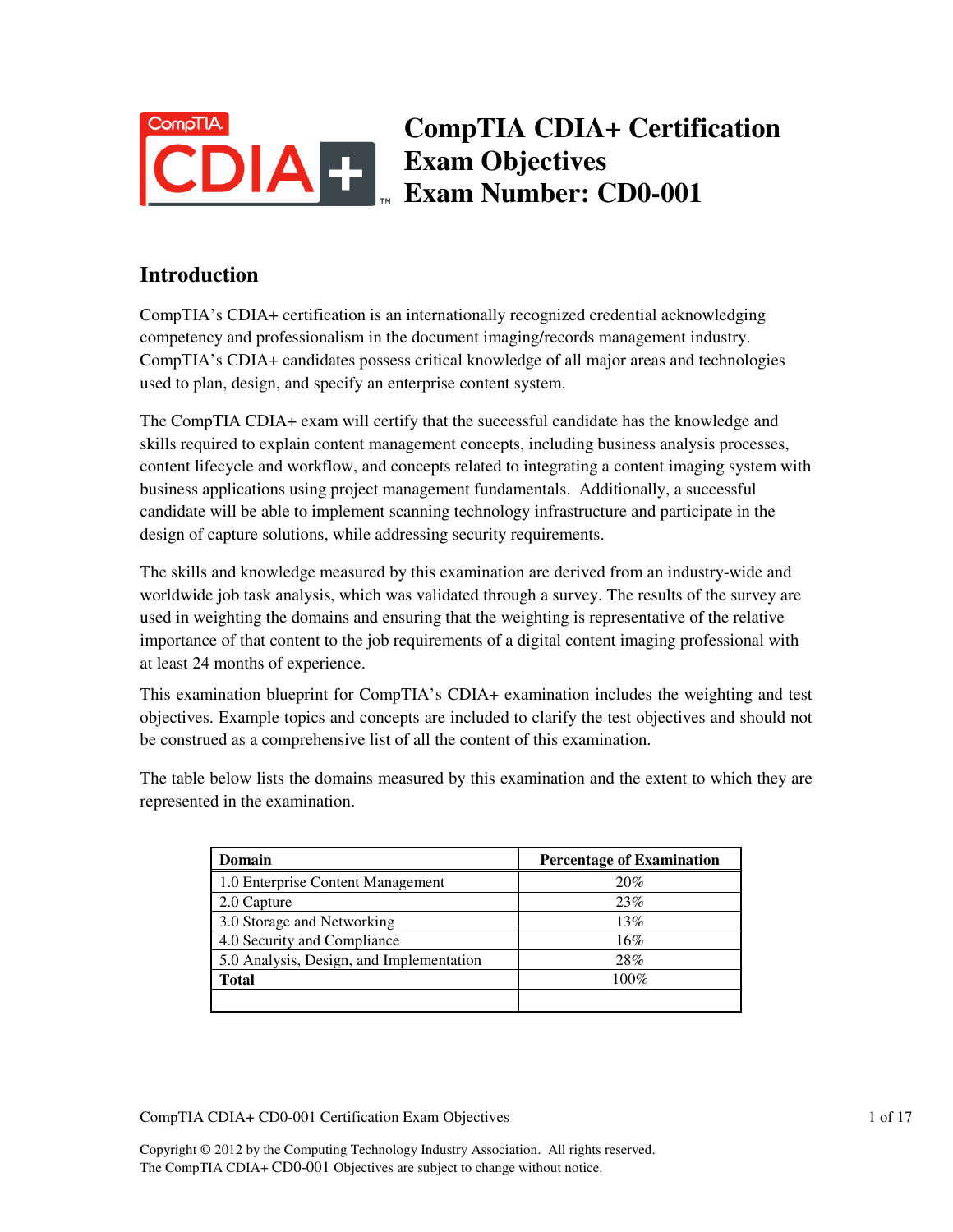# CompTIA Authorized Materials Use Policy

CompTIA Certifications, LLC is not affiliated with and does not authorize, endorse or condone utilizing any content provided by unauthorized third-party training sites, aka 'brain dumps'. Individuals who utilize such materials in preparation for any CompTIA examination will have their certifications revoked and be suspended from future testing in accordance with the CompTIA Candidate Agreement. In an effort to more clearly communicate CompTIA's exam policies on use of unauthorized study materials, CompTIA directs all certification candidates to the CompTIA Certification Exam Policies webpage: http://certification.comptia.org/Training/testingcenters/policies.aspx

Please review all CompTIA policies before beginning the study process for any CompTIA exam. Candidates will be required to abide by the CompTIA Candidate Agreement (http://certification.comptia.org/Training/testingcenters/policies/agreement.aspx) at the time of exam delivery.

If a candidate has a question as to whether study materials are considered unauthorized (aka brain dumps), he/she should perform a search using CertGuard's engine, found here: http://www.certguard.com/search.asp

Or verify against this list: http://certification.comptia.org/Training/testingcenters/policies/unauthorized.aspx

\*\*Note: The lists of examples provided in bulleted format below each objective are not exhaustive lists. Other examples of technologies, processes or tasks pertaining to each objective may also be included on the exam although not listed or covered in this objectives document.

*CompTIA is constantly reviewing the content of our exams and updating test questions to be sure our exams are current and the security of the questions is protected. When necessary, we will publish updated exams based on existing exam objectives. Please know that all related exam preparation materials will still be valid.*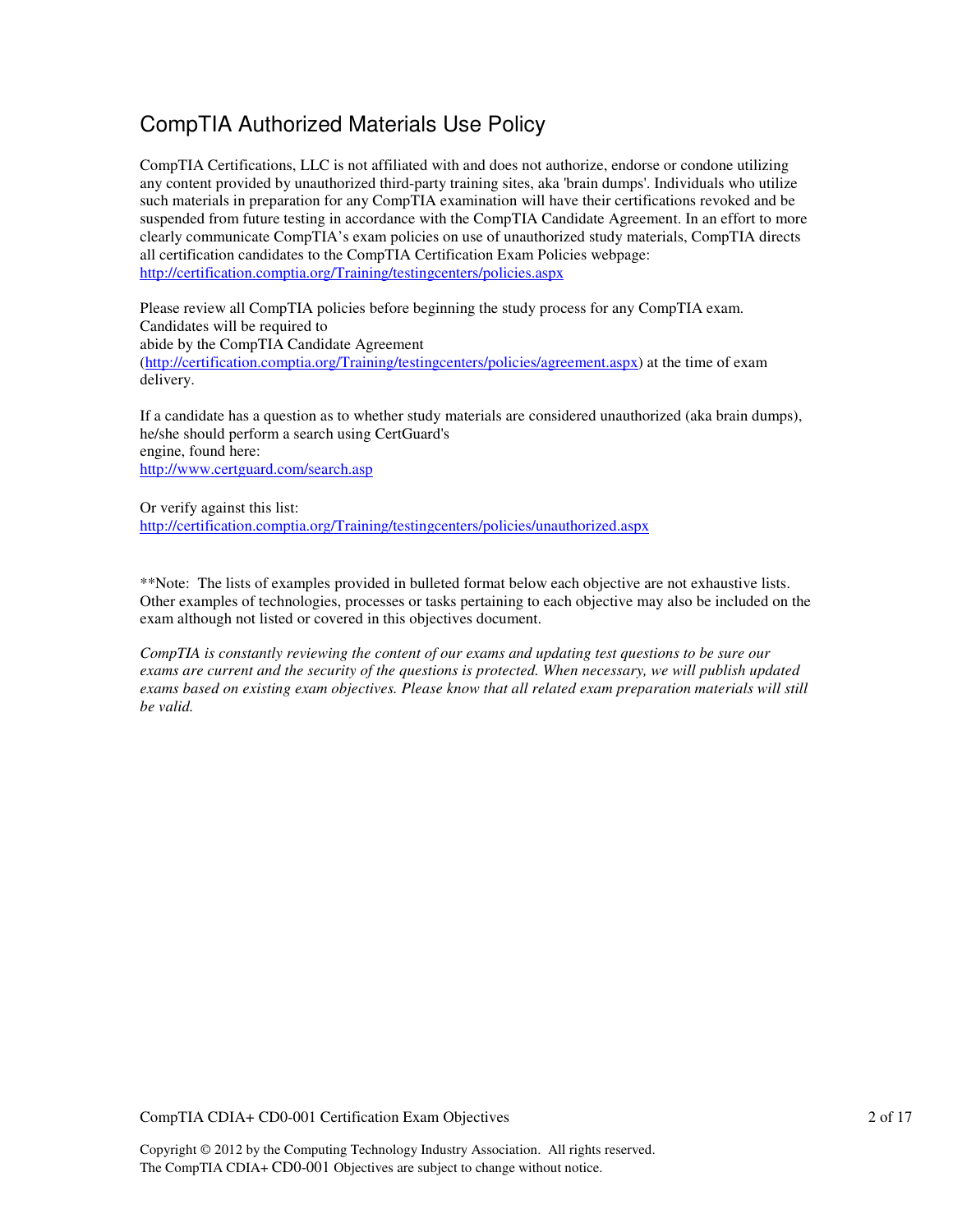# **1.0 Enterprise Content Management**

# **1.1 Explain the proper uses of index, search, and retrieval.**

- Taxonomy / business classification schema
- Metadata structure
	- o Indices
	- o Document classes
	- o Attributes
- Application connectivity (ODBC)
- Full text search
- Enterprise / federated search
- Search fuzzy and Boolean operators
	- o and
	- o or
	- o not
	- $\circ$   $\leq$
	- $\circ$  >
	- o wildcards
	- $\circ$
	- o !
	- $\circ$  =
	- o ?

# **1.2 Explain the function and use of workflow.**

- Repeatable processes
- Sequential processes
- Parallel processes
- Queues and roles
- Business rules
- Routing
- Timers and alerts/notifications
	- Workflow status
		- o Metrics
		- o Reporting
- Workflow examples
	- o Purchase order process
		- o Time and expense process
		- o Invoice process
		- o Employee on-boarding/off-boarding
		- o Approval process
		- o Escalation process
- Workload balancing
- External rules and external BPM systems

# **1.3 Explain how collaborative capabilities are used.**

- Version history
- User tracking and logging
- Check-in and check-out
- Simultaneous editing / real-time collaboration / co-authoring
- Annotations
	- o Redactions (manual vs. auto)
	- o Highlights
	- o Stamps

#### CompTIA CDIA+ CD0-001 Certification Exam Objectives 3 of 17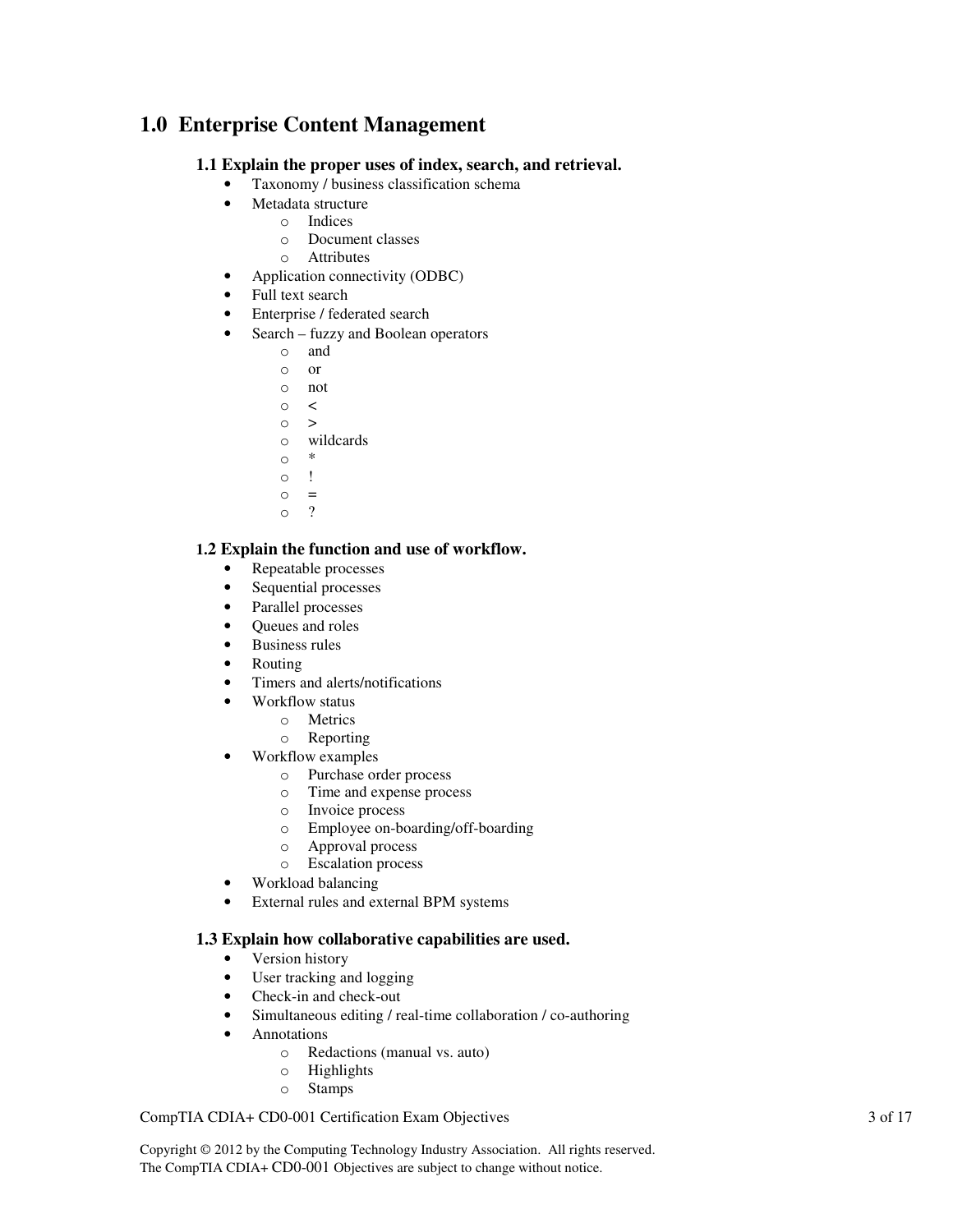o Notes

#### **1.4 Compare and contrast document presentation and output features.**

- Document scale
	- o Ratios
		- o Viewer distortion
		- o Output integrity
	- **Orientation** 
		- o Monitor
		- o Page
- Document viewer features
	- o Polarization
	- o Color correct
	- o Zoom / zone
	- o Precision measuring
	- o Document navigation and pagination (thumbnails)
- Viewer types
	- o Web-based (browsers)
	- o Plug-ins
	- o Vendor specific
	- o Universal document viewers
	- Remote viewing
		- o Bandwidth
		- o Peak-query requirements
- **Rendition**
- File print methods
	- o Dot-matrix
	- o Inkjet
	- o Laser
	- o Thermal
	- o Print to file
- Print output languages
	- o Postscript
	- o PCL
	- o IPDS
- Email
- Fax

# **1.5 Explain the purpose of content lifecycles.**

- Content purpose and changes
- Content storage and archival (long term preservation)
- Content permissions and changes
- Content retention / deletion
- Audit trails

# **2.0 Capture**

# **2.1 Given a scenario, select the appropriate input sources and methods.**

- Mobile
	- o Cell phone
	- o Tablets
- Fax
	- o Analog

CompTIA CDIA+ CD0-001 Certification Exam Objectives 4 of 17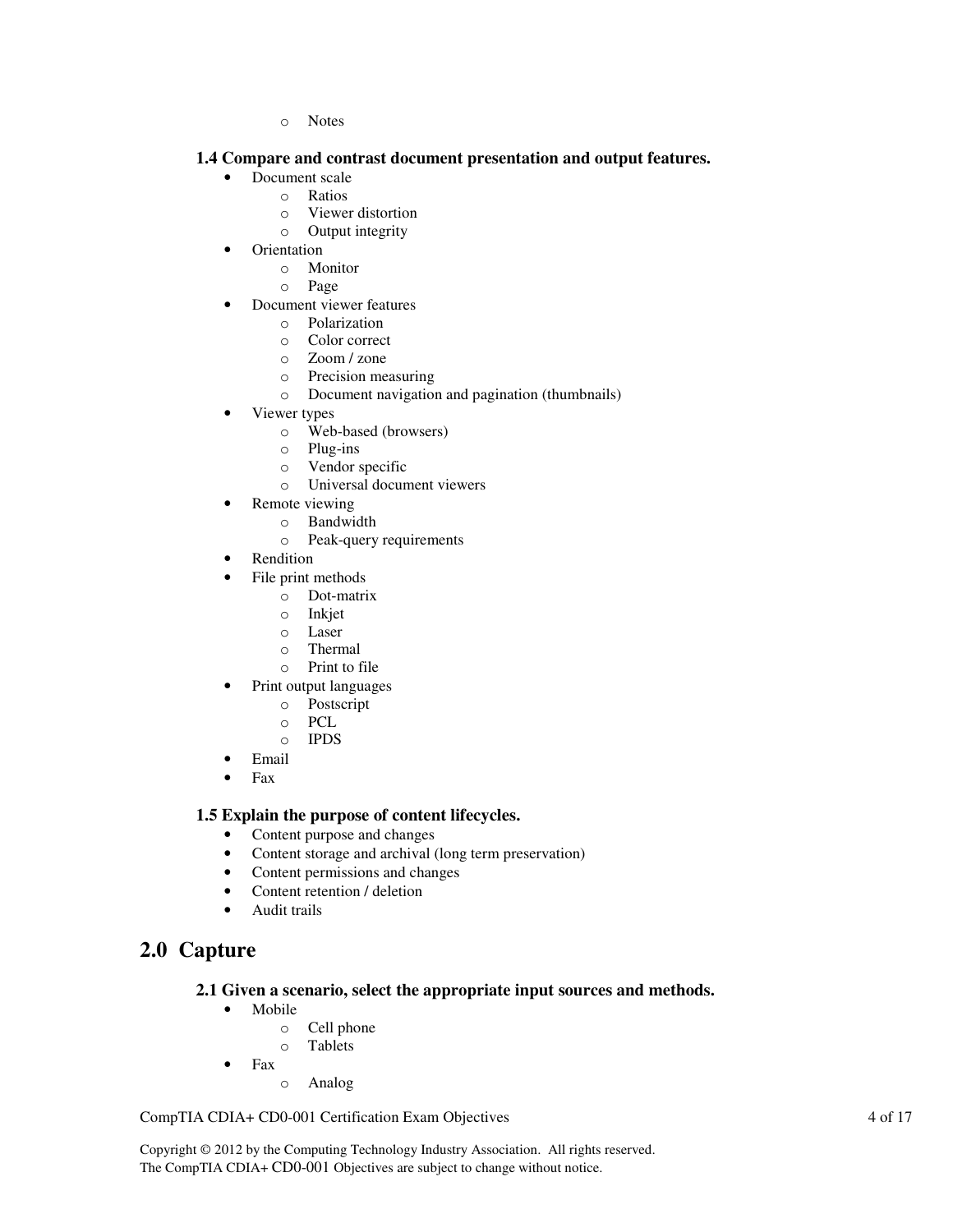- o Digital
- Hot-folder / watch-folder
- Email and email attachments
- Desktop uploads / document import
- Capture at creation / point of origination
- Structured data transferred into another system (EDI)
- ERM
	- o Postscript
	- o PCL
	- o IPDS
- Centralized or distributed capture
- Batch capture
- Barcode readers
- External keyboards
- RFID tag reader
- Screen-scraping to collect index values
- Paper
	- o Quality
	- o Weight
	- o Type
	- o Sizes

# **2.2 Given a scenario, implement document scanning technologies and processes.**

- Capture processing steps
	- o Document preparation
	- o Capture
	- o Recognize
	- o Validation
	- o Verification
	- o Quality control
	- o Release
- Scanner drivers
	- o ISIS
	- o TWAIN
- Document preparation
	- o Physical preparation of the documents
		- **Staple removal**
		- Sorting/order
		- Counts
	- Scanner settings
		- o Brightness
		- o Contrast
		- Image cleanup
			- o Deskew
			- o Despeckle
			- o Auto-orientation
			- o Color dropout
			- o Blank page removal
			- o Hardware vs. software cleanup
- Automatic document feeder vs. flatbed
- Paper feed detection / paper size detection
	- o Simplex vs. duplex
	- Speeds
		- o ppm

CompTIA CDIA+ CD0-001 Certification Exam Objectives 5 of 17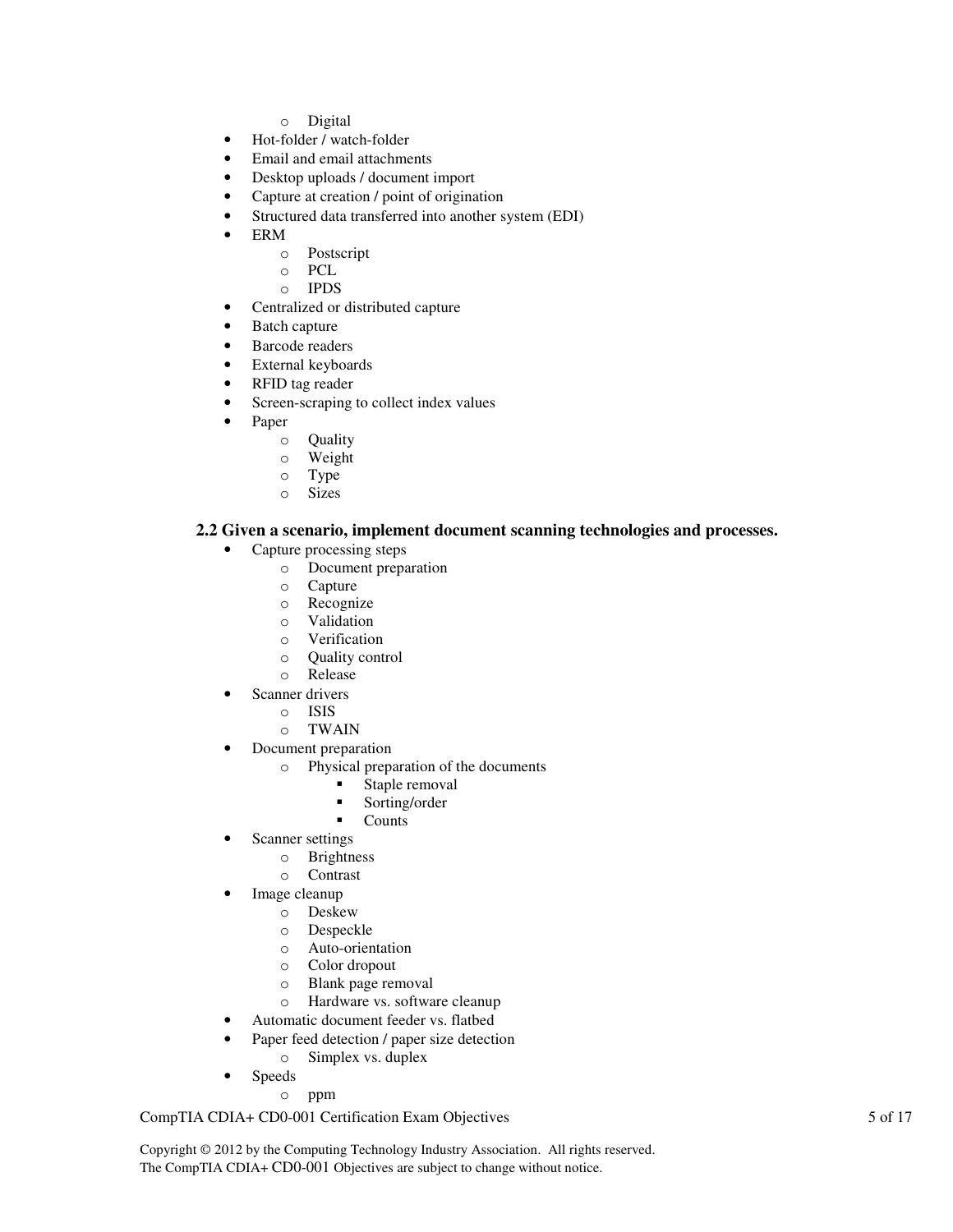- o ipm
- o throughput
- Maximum duty cycle / throughput expectation o Stated vs. actual throughput
- Embedded vs. external keyboard input
- Endorsing and imprinting
- Scanner types
	- o Personal PC attached
	- o Workgroup level
	- o Network production scanner
	- o High volume
	- o MFP
	- o Specialty scanners
		- $\blacksquare$  Large format
		- Film
		- **Hand scanners**
		- Cards scanners

#### **2.3 Given a scenario, differentiate recognition methodologies and technologies.**

- Barcodes
- Separator sheets
- Cover sheets
- Patch codes
- Intelligent capture
	- o ICR
	- o OCR
	- o IHR
	- o OMR
	- o MICR
- Attended vs. unattended
- Unstructured forms recognition
	- o Recognize
	- o Auto-classify
	- o Extract
	- o Separation
	- o Data grouping/clustering
	- o Associative matching
	- o Export data
- Semi-structured forms recognition
- Structured forms recognition
- Document capture vs. data capture
- Exception processing
- Forms types and metadata validation
	- o Database vs. manual
- Quality control
- Registration marks / anchors

#### **2.4 Explain the purpose of metadata file properties.**

- Index values
	- o Extracted or derived values
		- o Time and date stamp
		- o Auto defined based on document type
		- o Prompted at the device (MFP)
		- o XML tags

#### CompTIA CDIA+ CD0-001 Certification Exam Objectives 6 of 17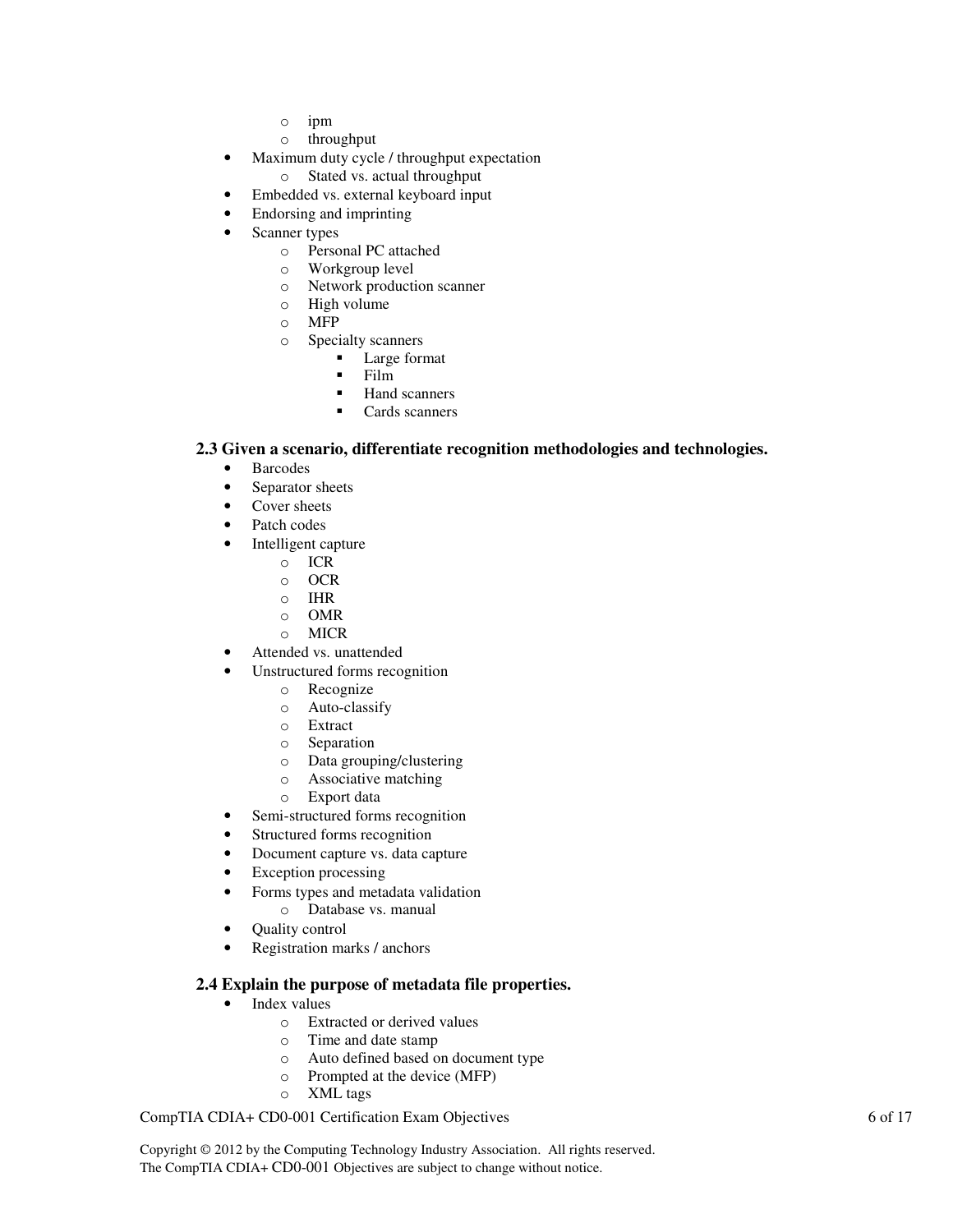- Inheritance
	- o Folder level
	- o Container
- Import file types
	- o xml
		- o csv
		- o txt
	- o tsv
	- o tagged

# **2.5 Differentiate between various physical file properties and their impact.**

- Estimate storage or network bandwidth needs based on file size and types
- File encryption
- Resolution (dpi)
- File types
	- o PDF
		- o PDF/A
		- o TIFF
		- o JPEG
		- o WMV
		- o BMP
		- o DOC
		- o TXT
		- o XLS o MP3
		- o MP4
		- o WAV
- File sizes
- **Compression** 
	- o Lossy vs. Lossless
	- o Group4
	- o LZW
	- o JBIG2
	- o JPEG2000
- Color
- Grayscale (bitonal)
- Black and white

# **3.0 Storage and Networking**

**3.1 Explain the various storage media types and their associated properties.** 

- Magnetic disk
- Tape
- Optical disk
- Microform
- NAND flash memory
- Media degradation
- SSD

# **3.2 Explain appropriate storage methods and their features.**

- SAN/NAS
	- o Performance

CompTIA CDIA+ CD0-001 Certification Exam Objectives 7 of 17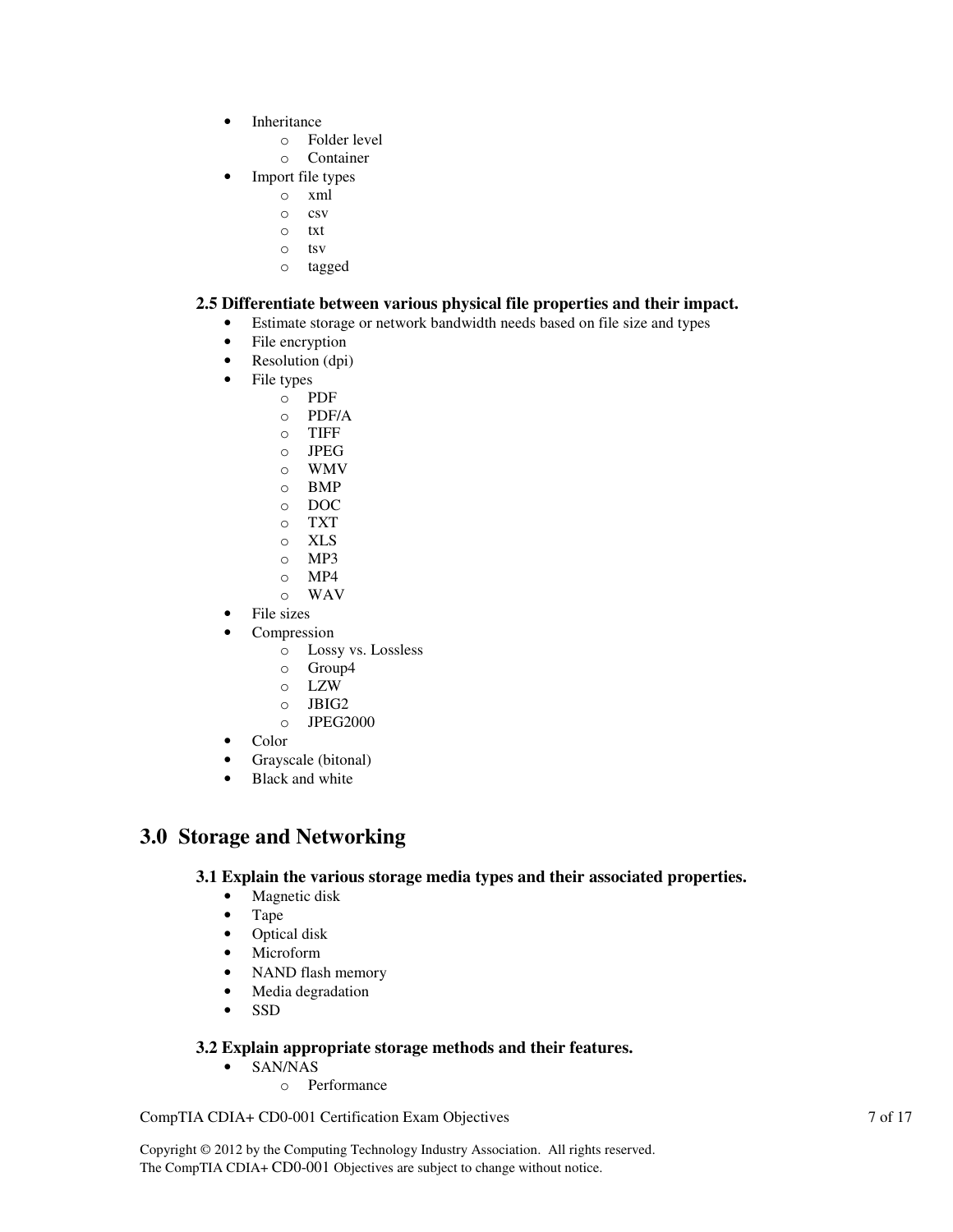- o Flexibility
- o Size
- o Redundancy
- o Bandwidth
- RAID
	- o I/O speeds
	- o Redundancy
	- o Failover
- SSD
	- o Access speed
	- o Durability
- WORM (Write-once read many)
- Cloud
	- o Scalability
	- o Remote
	- o Cost
	- o Accessibility
	- o Support
	- o Storage-as-a-service
- **Microforms** 
	- o Eye readable format
- Direct-attached disk / local drive

#### **3.3 Compare and contrast various storage strategies.**

- Clustering
- Tiered storage
	- o Online
		- o Offline
		- o Onsite
		- o Offsite
- Metrics and reporting
	- o Frequency of use
	- o Date of creation
	- o Type of data
	- o Date of modification
- Hybrid storage
- Hierarchical Storage Management

#### **3.4 Explain the basics of network connectivity and hardware solutions.**

- Network connectivity
	- o Connectivity types
		- Modems
		- **DSL**
		- **ISDN**
		- T1
		- $-T3$
		- $-3G$
		- $-4G$
		- $\blacksquare$  802.11 a/b/g/n
	- o Client-server network
	- o Shared bandwidth
	- o Security
	- o Wireless vs. wired
	- o LAN vs. WAN

#### CompTIA CDIA+ CD0-001 Certification Exam Objectives 8 of 17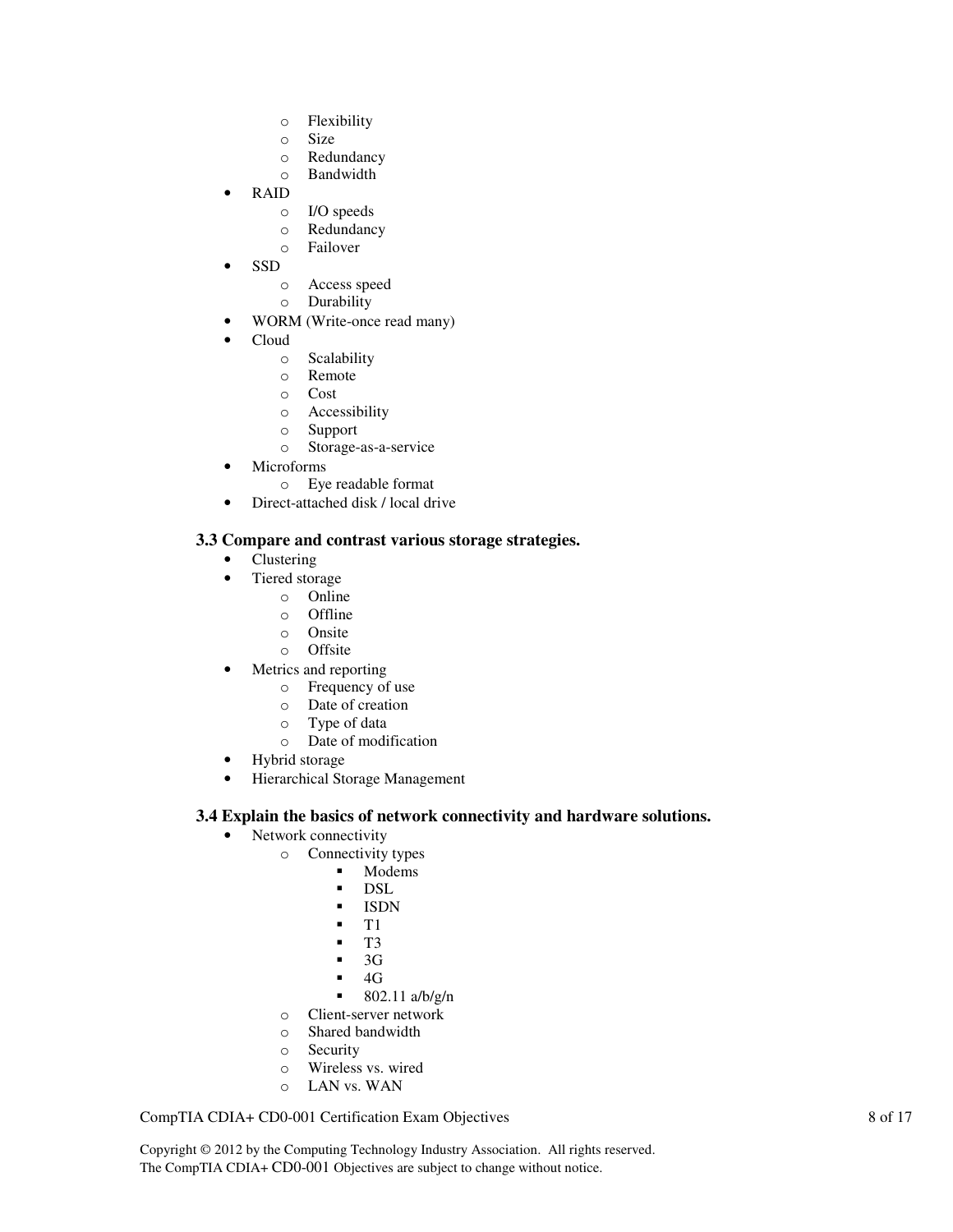- Hardware solutions
	- o Workstation/server hardware considerations
		- Processing power
		- **Memory**
		- $\overline{\phantom{a}}$  OS
		- **Storage**
	- o Virtualization
	- o Clients
		- Thin client
		- Thick client

# **4.0 Security and Compliance**

# **4.1 Explain the basics of records management.**

- Records value
- Digital retention requirements
- Legal holds
- Physical archival requirements
- Disposition process
- Awareness of governmental regulations and policies
- Awareness of industry standards and best practices

# **4.2 Explain different access security methods.**

- Authentication vs. authorization vs. audit
- Single sign-on
- Two factor authentication (card swipe and pin/password)
- Role-based access
- Biometrics
- Group policy

# **4.3 Explain various elements of network security.**

- VPN
- Directory services
	- o Active directory
	- o LDAP
- SSL/HTTPS
- SFTP
- Encrypted passwords / no clear text
- Data encryption
- PKI

# **4.4 Given a scenario, implement appropriate document and information security.**

- Redaction
- Watermarking
- Document privileges
	- o Email
	- o Export
	- o Print
	- o Copy
	- o Edit
- Types of deletions
	- o Metadata vs. full document

CompTIA CDIA+ CD0-001 Certification Exam Objectives 9 of 17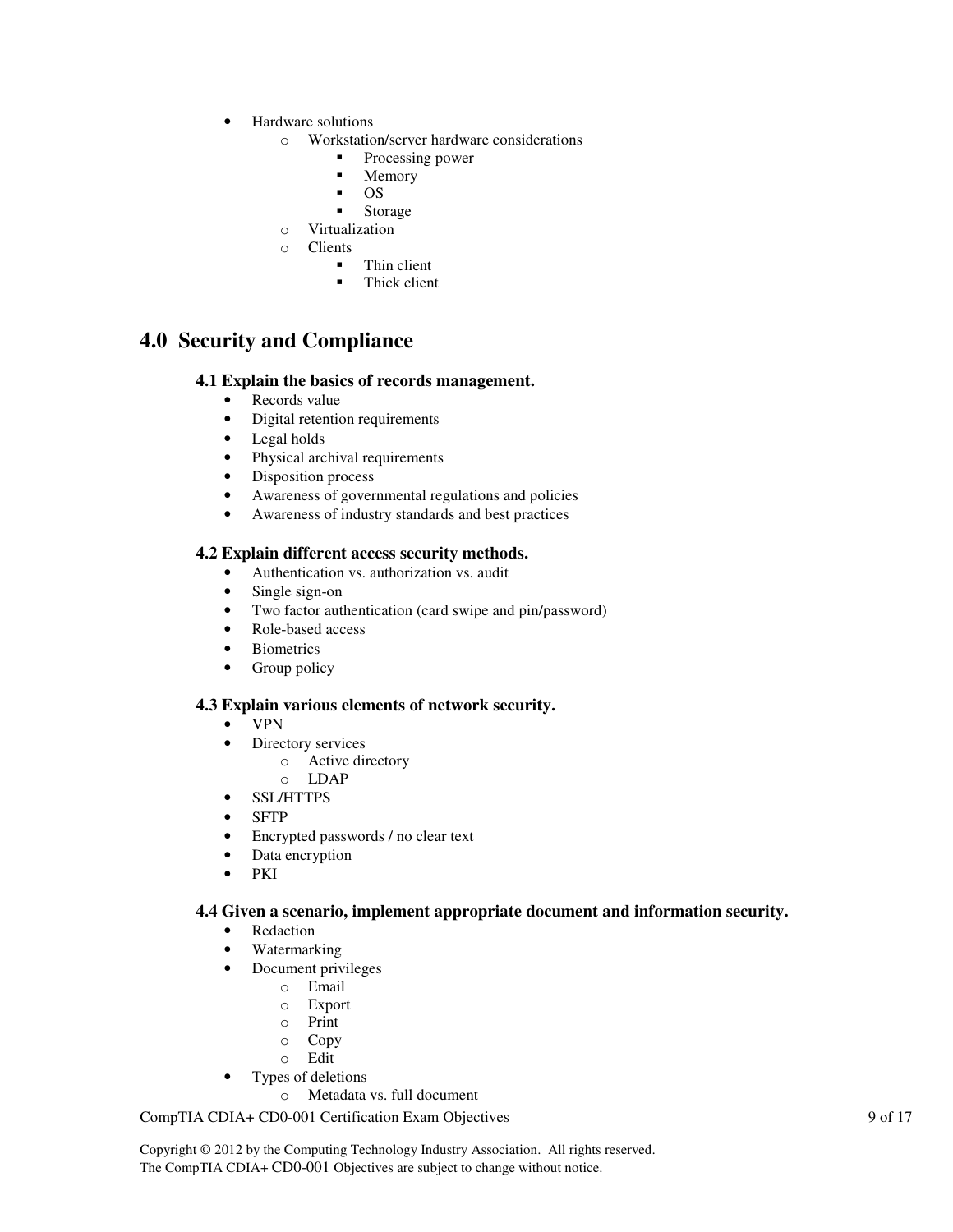- o Secure deletion / forensic deletion
- Secure printing
- Library services
	- o Version control
	- o Check-in and check-out
- PDF security
- Digital signatures

# **5.0 Analysis, Design, and Implementation**

#### **5.1 Identify the basics of project management.**

- Players
	- o Champions
	- o Stakeholders (IT, HR, end-users, procurement)
	- o Executive sponsor
	- o Project manager
	- o Project management team
- **Phases** 
	- o Project initiation
	- o Planning
	- o Execution
	- o Monitor and control
	- o Closing
- PM terms
	- o Change management
	- o Risk management
	- o Scope creep
	- o Communication plan
	- o Mile-stones
	- o Project sign-off
	- o Pilot
	- o Testing
	- o Proof of concept
	- o Schedule / GANTT
	- o PERT chart
	- o Cutover
- Document types
	- o RFP
	- o RFI
	- o RFQ
	- o SOW
	- o MSA
	- o NDA
	- o SLA
	- o BAA
	- o Contract
	- o Addendum

# **5.2 Execute appropriate requirement gathering techniques.**

- Document client objectives
- Identify operational business needs
- Analyze the process

#### CompTIA CDIA+ CD0-001 Certification Exam Objectives 10 of 17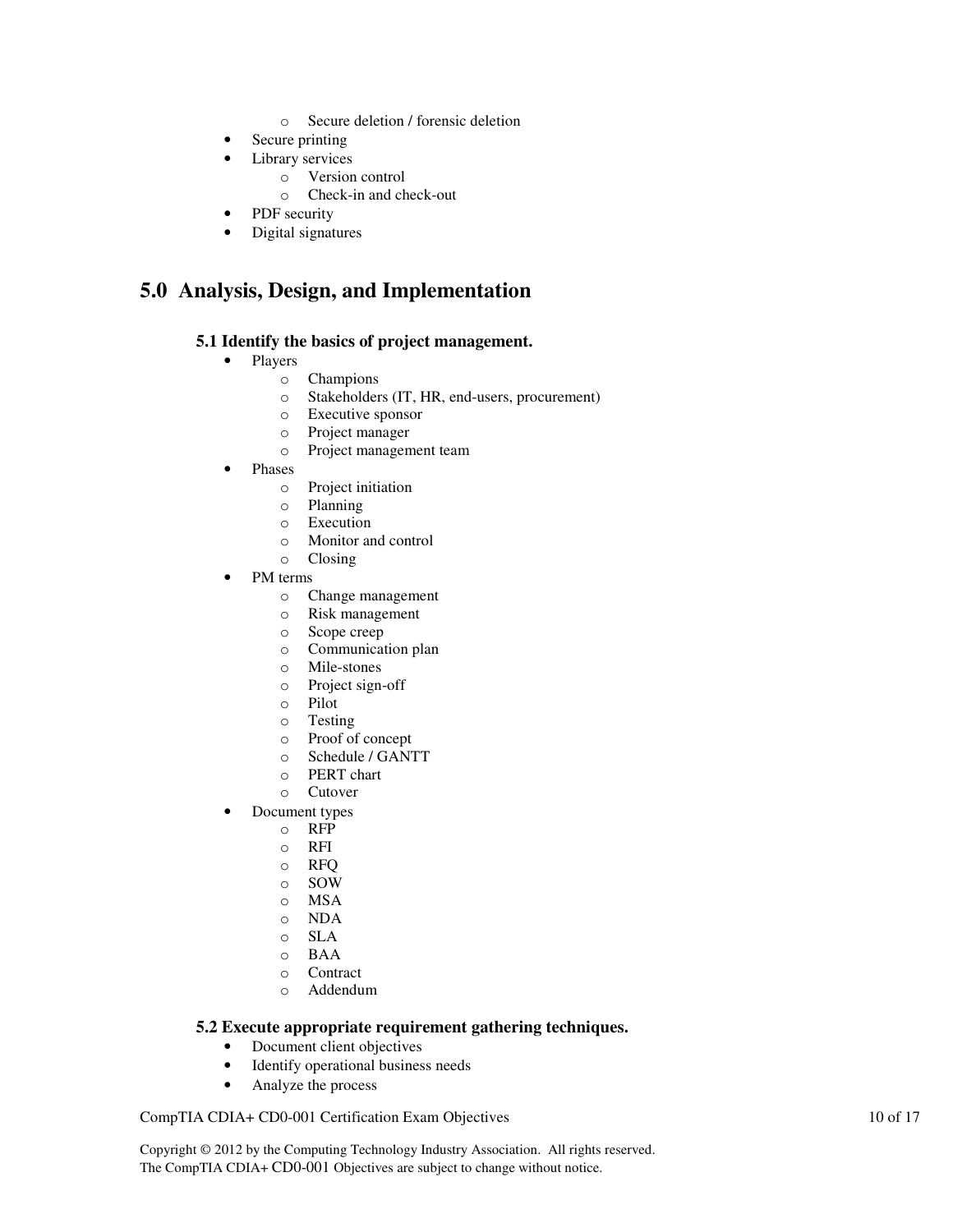- Gather metrics
- Document current state ("as is")
- Identify bottlenecks and issues
- Gather sample documents and current process documentation
- **Interviews**
- Observations
	- o Peak-times
	- o Benchmark
	- o Number of users
	- o Licensing
	- o Backlog
	- o Backfile
- Targeted surveys
	- o Technical survey vs. business survey
	- Identify opportunities for process improvement and/or introduction of new technologies
- Understand corporate culture and organizational hierarchy

# **5.3 Analyze collected data and validate client requirements.**

- Data validation
- Requirements validation
- Targeted presentations
- Gap analysis
- Map existing business processes to future state
- Map business requirements to benefits of solution
- Develop return on investment calculation (ROI)
	- o Analog vs. digital
	- o Shipping documents vs. remote capturing
	- o Staff efficiency
	- o Managed services vs. in-house
		- Onshore vs. offshore
	- o Paper storage vs. electronic storage
	- o Green calculation (carbon footprint)
	- o Mail vs. electronic distribution
	- o Customer service improvements
	- o Quality and accuracy of data
- Client sign-off

# **5.4 Structure a solution design according to specified requirements.**

- Develop a solution design plan
	- o Quantify alternative solutions when necessary
- Develop functional specification
	- o User interface
	- o Performance
- Develop technical specification
	- o Security/compliance requirements
	- o Hardware/software/network interoperability
	- o Recommend scanner based on volume
	- o Turnaround time
	- o File size
	- o Throughput
	- o Duty cycle
- Develop applicable diagrams
	- o High-level workflow diagrams
	- o Architecture

#### CompTIA CDIA+ CD0-001 Certification Exam Objectives 11 of 17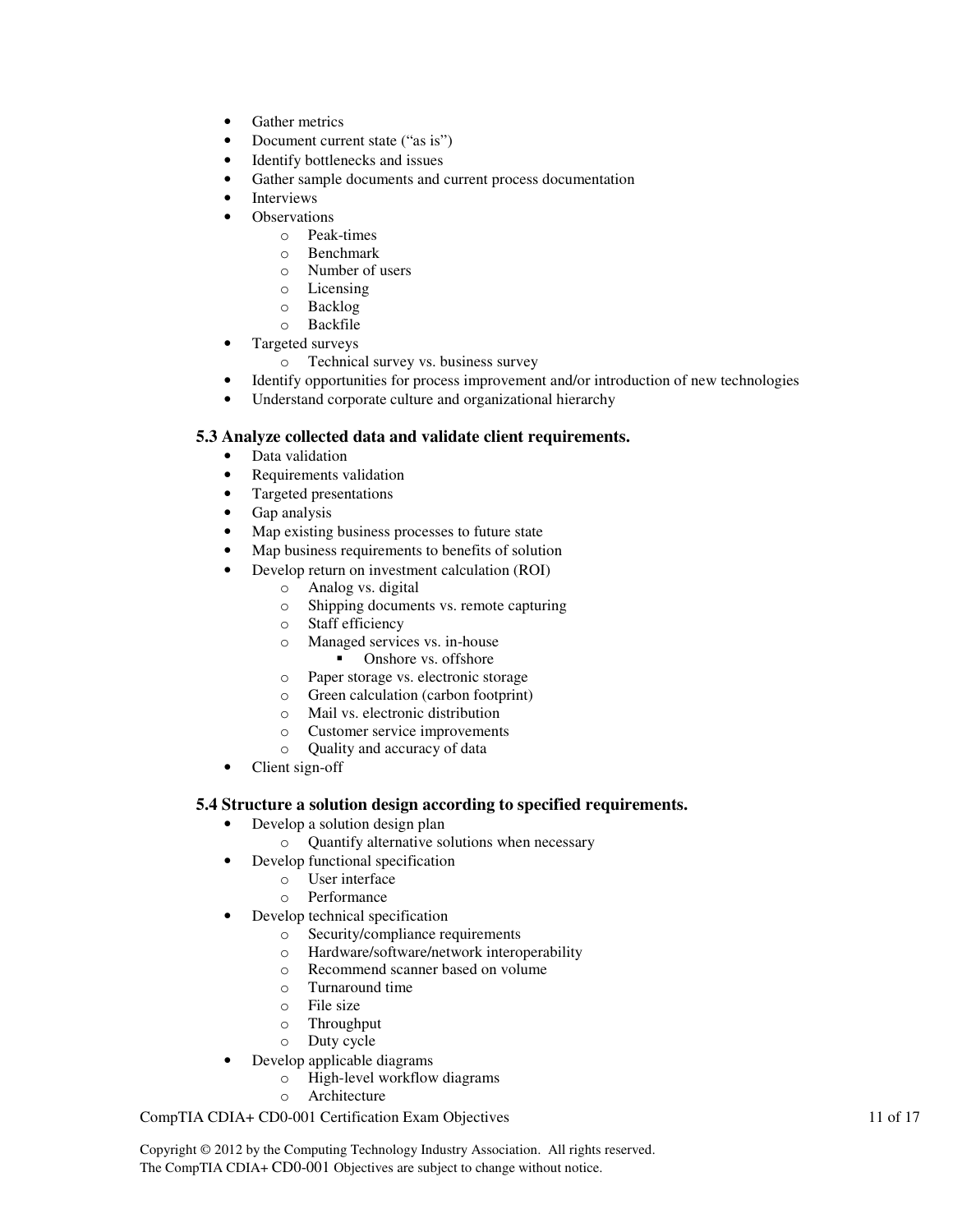- Recommend relevant / current technologies based on customer requirements
	- o Customer environment
	- o Unique challenges
	- o Budget
	- o Competitive environment
- Distributed scanning vs. centralized scanning
- Simulation / modeling of core components of the solution
- Consider growth needs and scalability

#### **5.5 Explain business continuity concepts.**

- Backup and restoration
- High availability / redundancy<br>• Disaster recovery plan
- Disaster recovery plan
- Redundancy of scanner hardware / availability based on SLA, maintenance

#### **5.6 Apply implementation and testing procedures.**

- Develop implementation plan
- Installation and configuration guidelines
- Testing plan
- Capture tuning and optimization
- Administrative and end-user training
- Delivery of technical documentation
- Deliverables and acceptance
	- o Success criteria and measurement
- Gather on-going metrics and monitoring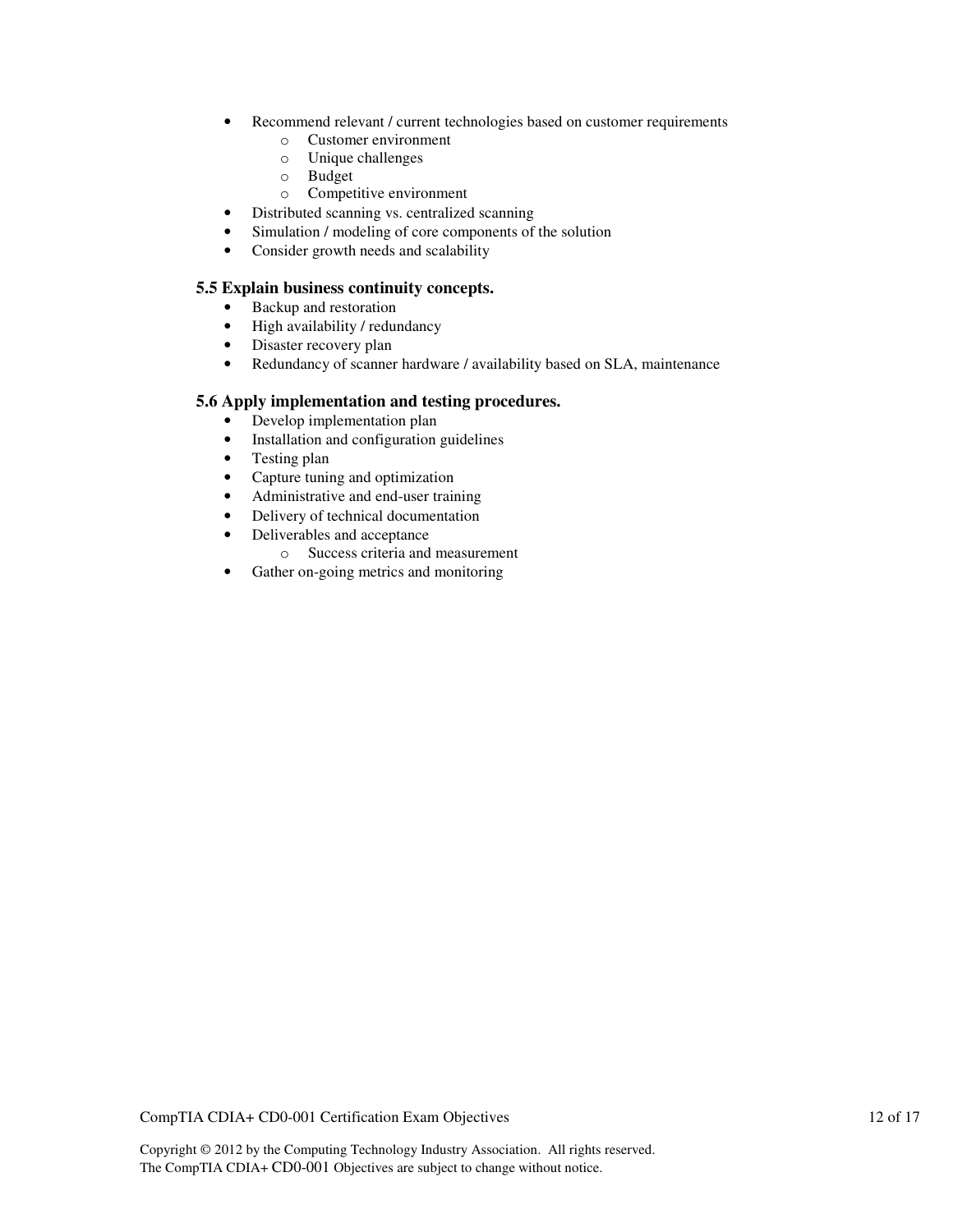# **CompTIA CDIA+ Acronyms**

# **Introduction**

The following is a list of acronyms which appear on the CompTIA CDIA+ exam. Candidates are encouraged to review the complete list and attain a working knowledge of all listed acronyms as a part of a comprehensive exam preparation program.

| <b>ACL</b>       | <b>Access Control List</b>                          |
|------------------|-----------------------------------------------------|
| <b>ADF</b>       | <b>Automatic Document Feeder</b>                    |
| АP               | <b>Accounts Payable</b>                             |
| B <sub>2</sub> B | <b>Business to Business</b>                         |
| B <sub>2</sub> C | <b>Business to Customer</b>                         |
| <b>BAA</b>       | <b>Business Area Analysis</b>                       |
| BMP              | Bit Map                                             |
| <b>BPM</b>       | <b>Business Process Management</b>                  |
| <b>CAR</b>       | <b>Computer Assisted Retrieval</b>                  |
| <b>CD</b>        | <b>Compact Disc</b>                                 |
| CDC              | Change Data Capture                                 |
| $CD - R$         | Compact Disc Recordable                             |
| CEO              | <b>Chief Executive Officer</b>                      |
| <b>CFO</b>       | <b>Chief Financial Officer</b>                      |
| <b>CIO</b>       | <b>Chief Information Officer</b>                    |
| <b>CMIS</b>      | <b>Content Management Interoperability Services</b> |
| CMYK             | Cyan, Magenta, Yellow, Black                        |
| COLD             | <b>Computer Output to Laser Disk</b>                |
| <b>CRM</b>       | <b>Customer Relationship Management</b>             |
| <b>CSS</b>       | <b>Cascading Style Sheets</b>                       |
| CSV              | <b>Common Separated Variable</b>                    |
| <b>DDS</b>       | Digital Data Storage                                |
| DLT              | Digital Linear Tape                                 |
| <b>DMS</b>       | Document Management System                          |
| dpi              | dots per inch                                       |
| <b>DRM</b>       | Digital Rights Management                           |
| DSL              | Digital Subscriber Line                             |
| <b>DVD</b>       | Digital Video Disc                                  |
| <b>EBCDIC</b>    | Extended Binary Code Decimal Interchange Code       |
| ECC              | <b>Error Correction Control</b>                     |
| <b>ECM</b>       | <b>Enterprise Content Management</b>                |
| EDI              | Electronic Data Interchange                         |
| <b>ERM</b>       | Enterprise Risk Management                          |
| ERP              | <b>Enterprise Resource Planning</b>                 |
| <b>FTP</b>       | <b>File Transfer Protocol</b>                       |
| GB               | Gigabyte                                            |

CompTIA CDIA+ CD0-001 Certification Exam Objectives 13 of 17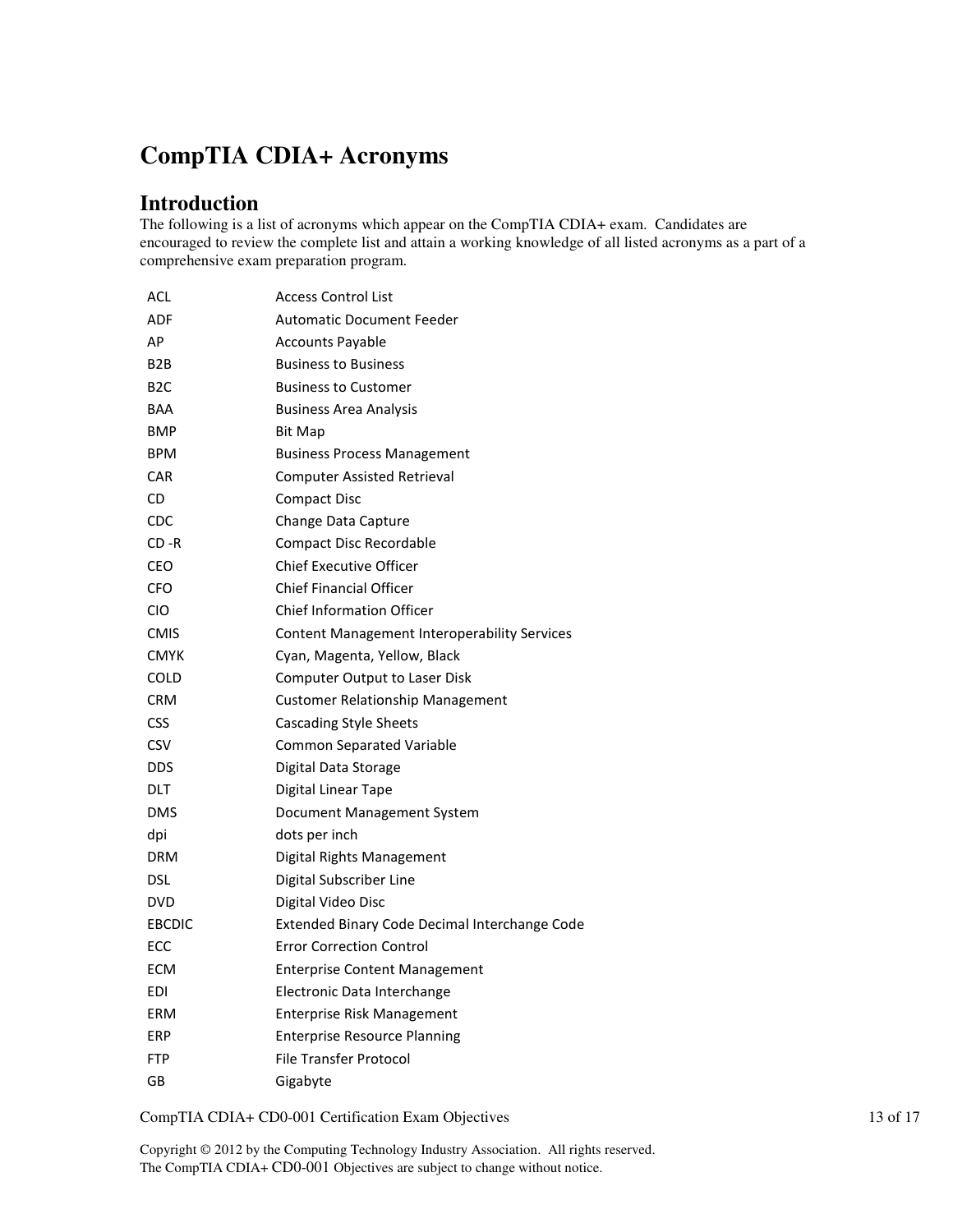| GIF          | Graphics Interchange Format                           |
|--------------|-------------------------------------------------------|
| <b>HSM</b>   | <b>Hierarchical Storage Management</b>                |
| <b>HTTP</b>  | <b>Hypertext Transfer Protocol</b>                    |
| <b>HTTPS</b> | <b>Hypertext Transfer Protocol Secure</b>             |
| I/O          | Input/Output                                          |
| ICR          | Intelligent Character Recognition                     |
| IDE          | <b>Integrated Drive Electronics</b>                   |
| IHR.         | Internet Health Resources                             |
| <b>IPDS</b>  | Intelligent Printer Data Stream                       |
| ipm          | Images per minute                                     |
| <b>IRR</b>   | <b>Internal Rate of Return</b>                        |
| <b>ISDN</b>  | <b>Integrated Services Digital Network</b>            |
| <b>ISIS</b>  | Image and Scanner Interface Specification             |
| ΙT           | <b>Information Technology</b>                         |
| <b>JDBC</b>  | <b>JAVA Database Connect</b>                          |
| JPEG         | Joint Photographic Expert Group                       |
| к            | Thousand                                              |
| КB           | Kilobyte                                              |
| LAN          | Local Area Network                                    |
| <b>LDAP</b>  | Lightweight Directory Access Protocol                 |
| MAC          | Macintosh                                             |
| <b>MBps</b>  | Megabytes per second                                  |
| MDC          | Mobile Data Collector                                 |
| <b>MDM</b>   | <b>Mobile Device Management</b>                       |
| MFD/MFP      | Multi-functional Device / Multi-functional Peripheral |
| <b>MICR</b>  | <b>Magnetic Ink Character Recognition</b>             |
| <b>MPS</b>   | <b>Managed Print Services</b>                         |
| MSA          | <b>Master Service Agreement</b>                       |
| <b>MVNO</b>  | Mobil Virtual Network Operator                        |
| <b>NAND</b>  | Not And                                               |
| <b>NAS</b>   | <b>Network Attached Storage</b>                       |
| <b>NDA</b>   | Non-Disclosure Agreement                              |
| <b>NFC</b>   | Near Field Communication                              |
| OCR          | <b>Optical Character Recognition</b>                  |
| ODBC         | Open Database Connectivity                            |
| <b>ODMA</b>  | Open Document Management API                          |
| OMR          | <b>Optical Mark Recognition</b>                       |
| OS           | <b>Operating System</b>                               |
| PС           | Personal Computer                                     |
| <b>PCL</b>   | Printer Control Language                              |
| <b>PDF</b>   | <b>Portable Document Format</b>                       |
| PDL          | Page Description Language                             |
| PII          | Personally Identifiable Information                   |
| PKI          | Public Key Infrastructure                             |
|              |                                                       |

CompTIA CDIA+ CD0-001 Certification Exam Objectives 14 of 17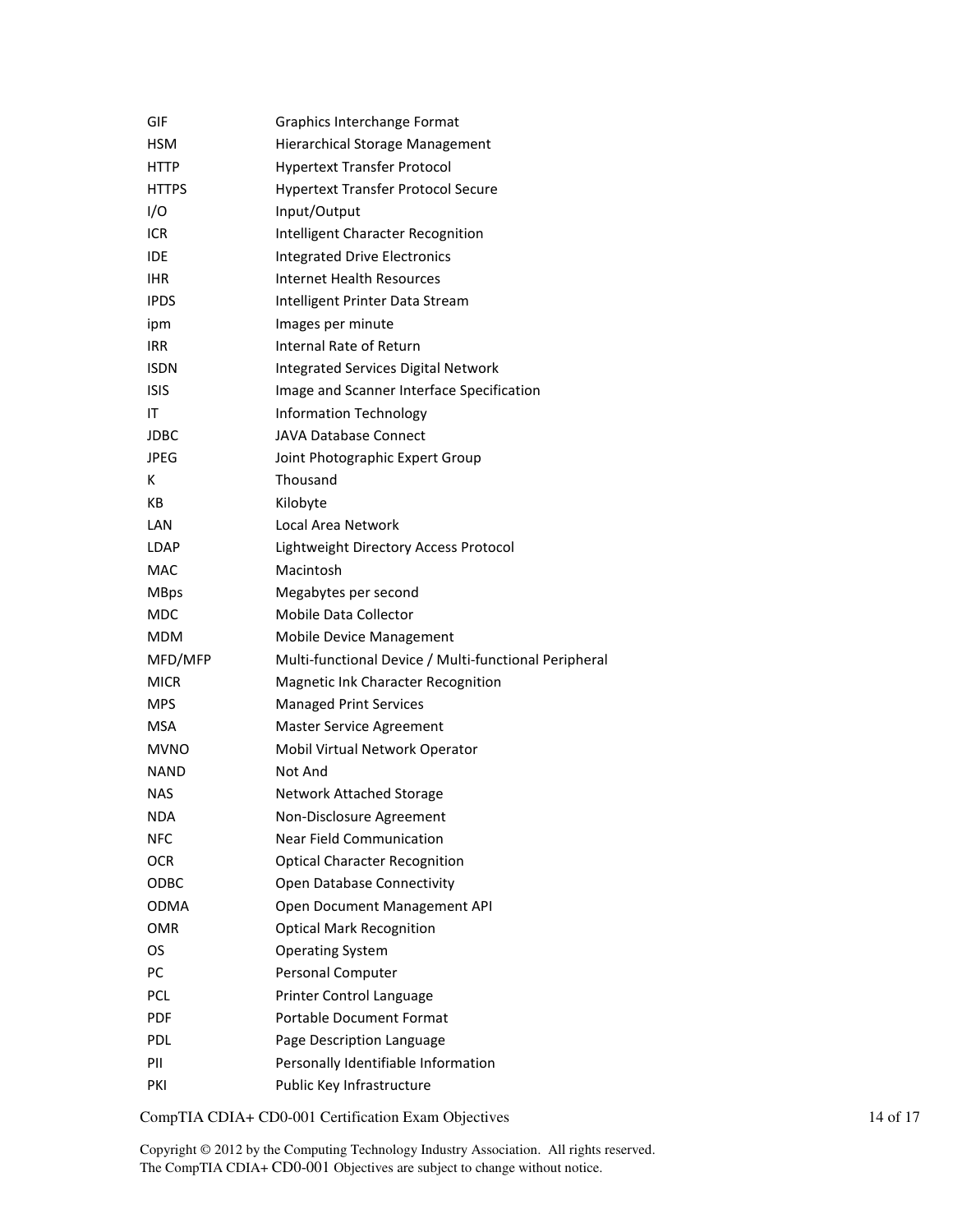| POP3         | Post Office Protocol version 3                                                         |
|--------------|----------------------------------------------------------------------------------------|
| <b>POTS</b>  | Plain Old Telephone Service                                                            |
| ppm          | pages per minute                                                                       |
| PS           | Postscript                                                                             |
| RAID         | Redundant Array of Independent Disks                                                   |
| RFI          | <b>Request For Information</b>                                                         |
| <b>RFID</b>  | Radio Frequency Identification                                                         |
| <b>RFP</b>   | <b>Request For Proposal</b>                                                            |
| <b>RFQ</b>   | <b>Request For Quote</b>                                                               |
| <b>RGB</b>   | Red, Green, Blue                                                                       |
| <b>ROI</b>   | Return on Investment                                                                   |
| SaaS         | Software as a Service/Storage as a Service                                             |
| SAN          | Storage Area Network                                                                   |
| <b>SCSI</b>  | Small Computer System Interface                                                        |
| <b>SFTP</b>  | Secured File Transfer Protocol                                                         |
| <b>SLA</b>   | Service Level Agreement                                                                |
| <b>SMTP</b>  | Simple Mail Transfer Protocol                                                          |
| <b>SNMP</b>  | Simple Network Management Protocol                                                     |
| SOW          | <b>Statement of Work</b>                                                               |
| SOA          | Service Oriental Architecture                                                          |
| SOP          | <b>Standard Operating Procedure</b>                                                    |
| SQL          | <b>Structured Query Language</b>                                                       |
| <b>SSL</b>   | Secure Sockets Layer                                                                   |
| TCP / IP     | Transfer Control Protocol / Internet Protocol                                          |
| <b>TFTP</b>  | <b>Trivial File Transfer Protocol</b>                                                  |
| TIFF         | Tagged Image File Format                                                               |
| <b>TWAIN</b> | The TWAIN Working Group provides a specification that helps scanner and camera vendors |
| тхт          | Text file                                                                              |
| <b>USB</b>   | <b>Universal Serial Bus</b>                                                            |
| <b>VPN</b>   | Virtual Private Network                                                                |
| <b>WAN</b>   | Wide Area Network                                                                      |
| WAV          | Windows Wave                                                                           |
| <b>WCMS</b>  | Web Content Management System                                                          |
| <b>WMF</b>   | <b>Windows Metafile</b>                                                                |
| <b>WMV</b>   | Windows Media Video                                                                    |
| <b>WORM</b>  | Write Once, Read Many                                                                  |
| XML          | Extensible Markup Language                                                             |

CompTIA CDIA+ CD0-001 Certification Exam Objectives 15 of 17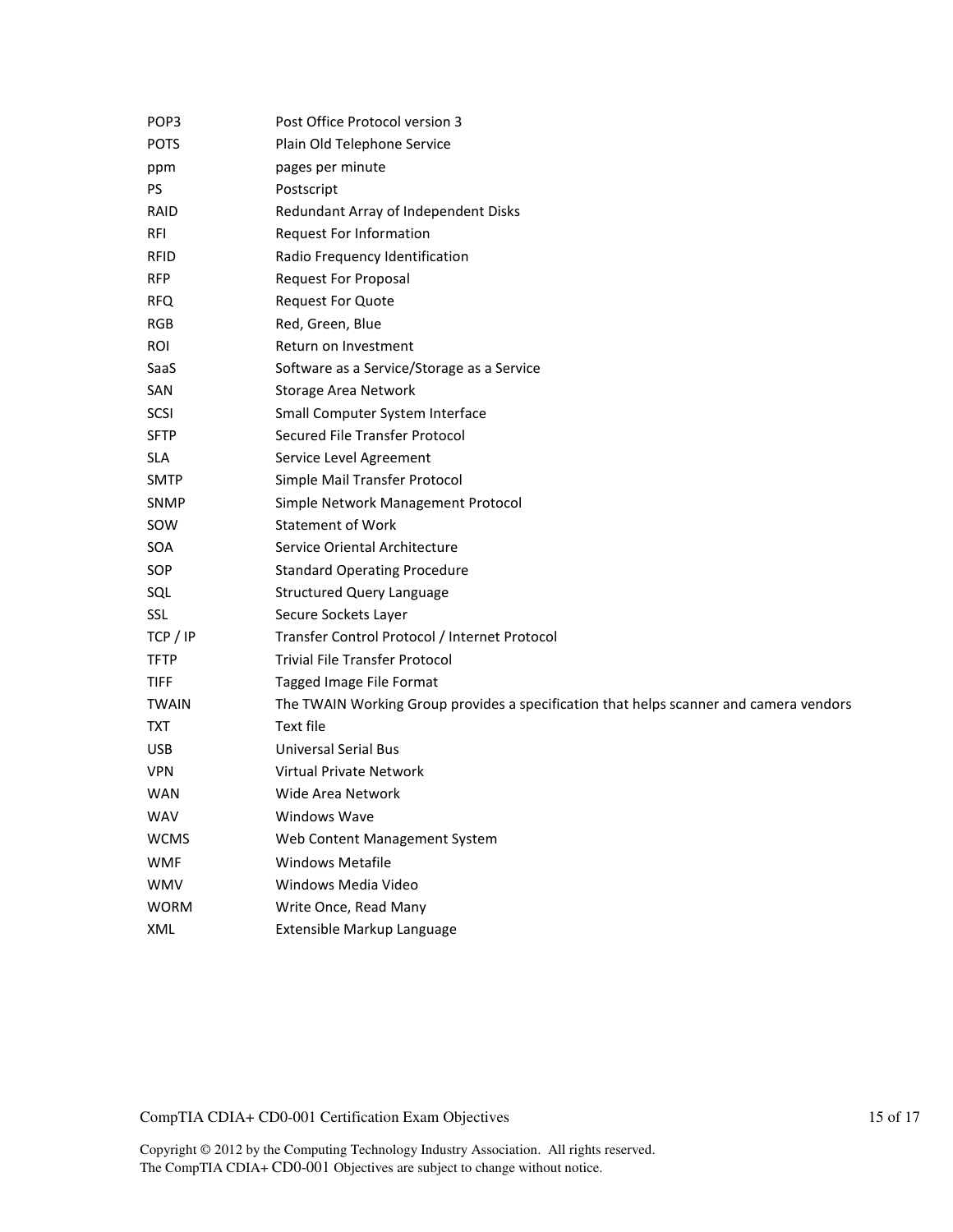# Suggested Classroom Equipment for CDIA+ Certification Training

\*\*CompTIA has included this sample list of hardware and software to assist candidates as they prepare for the CDIA+ exam. This list may also be helpful for training companies who wish to create a lab component to their training offering. The bulleted list below each topic are a sample list and not exhaustive.

# **Equipment**

- Scanners (multifunctional, desktop and handheld) with ADF
- Hub
- CAT5 Cables
- Switch
- Wireless router
- Laptops
- NAS box
- Basic minitower server (virtual servers)

# Spare parts/hardware

- RJ-45 connectors
- Extra cables
- USB cables
- SCSI cables

# Tools

- Screw drivers
- Staple removers
- Tape

#### CompTIA CDIA+ CD0-001 Certification Exam Objectives 16 of 17